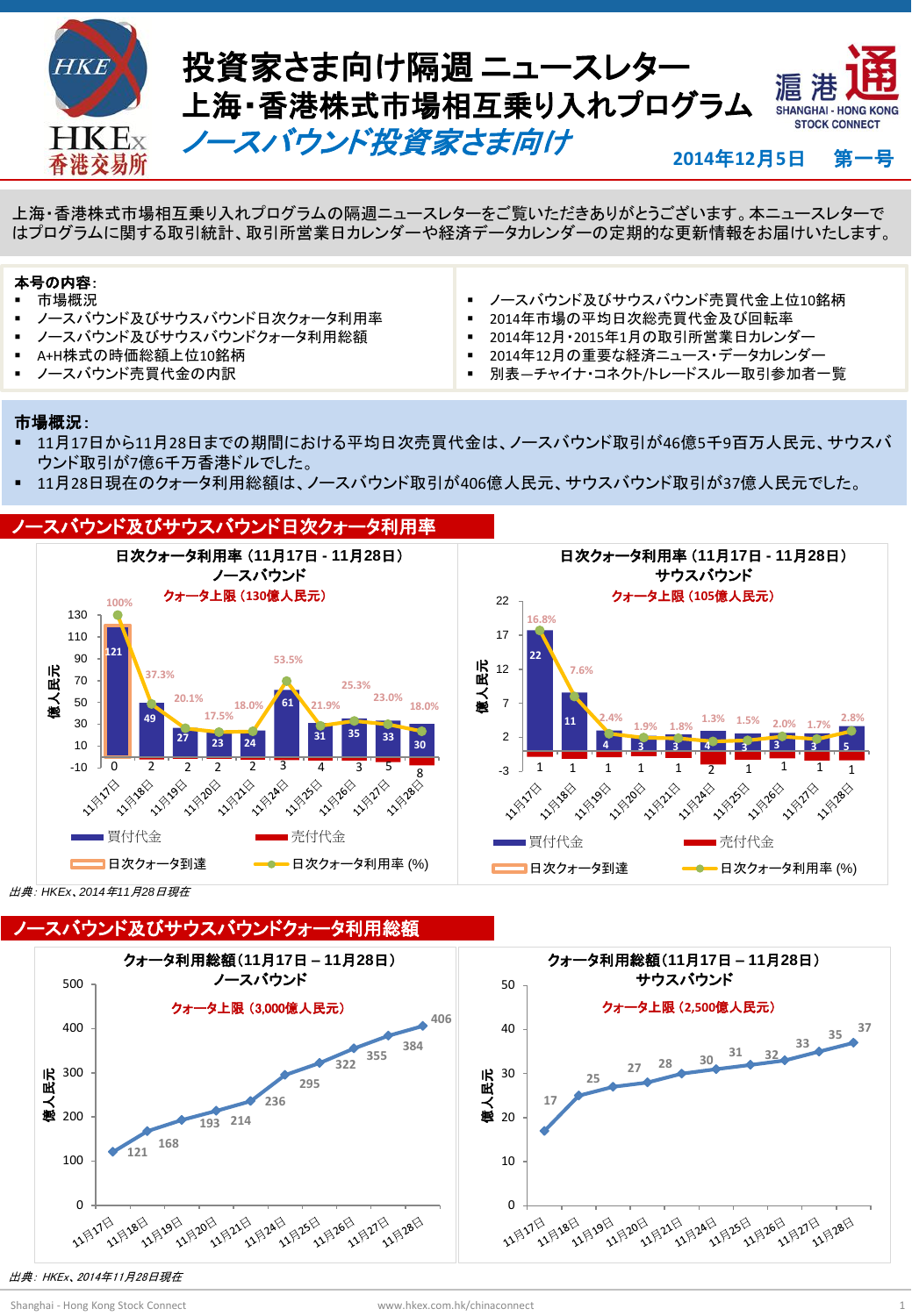#### **A+H**株式の時価総額上位**10**銘柄

|                | A+H株式の時価総額上位10銘柄                |               |                 |              |              |                 |            |                     |                                    |
|----------------|---------------------------------|---------------|-----------------|--------------|--------------|-----------------|------------|---------------------|------------------------------------|
| 銘柄名<br>(A+H株式) |                                 | A+H株式<br>時価総額 | ノースバウンド<br>売買代金 |              |              | サウスバウンド<br>売買代金 | A株<br>時価総額 | SSE市場<br>時価総額<br>順位 | H株の<br>A株に対する<br>プレミアムノ<br>ディスカウント |
|                |                                 | (億米ドル)        | 買<br>(百万米ドル)    | 売<br>(百万米ドル) | 買<br>(百万米ドル) | 売<br>(百万米ドル)    | (億米ドル)     |                     |                                    |
|                | 1. PetroChina                   | 2,380         | 16.63           | 9.41         | 2.86         | 0.79            | 2,150      | $\mathbf{1}$        | $-18.45%$                          |
|                | 2. ICBC                         | 2,330         | 314.84          | 27.62        | 11.79        | 0.09            | 1,740      | $\overline{2}$      | 3.14%                              |
|                | 3. China Construction Bank      | 1,900         | 124.74          | 14.14        | 0.09         | 0.01            | 70         | 71                  | $-0.89%$                           |
|                | 4. Agricultural Bank of China   | 1,510         | 165.13          | 7.91         | 2.88         | 0.02            | 1,360      | 3                   | 2.29%                              |
|                | 5. Bank of China                | 1,490         | 45.91           | 12.20        | 0.25         | 0.07            | 1,060      | 4                   | $-4.84%$                           |
|                | 6. China Life Insurance         | 1,020         | 165.69          | 27.93        | 0.85         | 0.82            | 770        | 6                   | $-5.53%$                           |
|                | 7. China Petroleum & Chem. Corp | 1,010         | 16.28           | 3.82         | 0.95         | 0.15            | 800        | 5                   | $-6.67%$                           |
|                | 8. Ping An Insurance            | 650           | 582.09          | 47.74        | 4.23         | 0.34            | 390        | 9                   | 3.83%                              |
|                | 9. Bank of Communications       | 630           | 42.36           | 3.57         | 1.83         | 0.18            | 340        | 13                  | $-4.61%$                           |
|                | 10. China Shenhua Energy        | 530           | 87.18           | 3.00         | 0.08         | 0.07            | 430        | 7                   | 9.24%                              |

出典: *SSE*(上海証券取引所)及び*HKEx 2014*年*11*月*28*日現在、*11*月*17*日-*11*月*28*日における売買代金。

#### ノースバウンド売買代金の内訳



注: 取引参加者のカテゴリは、それぞれカテゴリ*A (1*位~*14*位*)*、カテゴリ*B (15*位~*65*位*)*、カテゴリ*C (66*位以下*)*を指します。詳細[はこちらを](http://www.hkex.com.hk/eng/stat/epstat/exreport.htm)ご覧ください。 出典: *HKEx 2014*年*11*月*28*日現在、*11*月*17*日-*11*月*28*日における売買代金。

### ノースバウンド及びサウスバウンド売買代金上位**10**銘柄

|                                           | ノースバウンド総売買代金<br>A株上位10銘柄 |                |      | サウスバウンド総売買代金<br>香港株上位10銘柄 |                                |                     |                |      |                  |
|-------------------------------------------|--------------------------|----------------|------|---------------------------|--------------------------------|---------------------|----------------|------|------------------|
| 銘柄名/<br>銘柄コード                             | 売買代金<br>(百万<br>米ドル)      | 時価総額<br>(億米ドル) | *PER | 配当<br>利回り<br>(%)          | 銘柄名/<br>銘柄コード                  | 売買代金<br>(百万<br>米ドル) | 時価総額<br>(億米ドル) | *PER | 配当<br>利回り<br>(%) |
| 1. Dagin Railway<br>(SH.601006)           | 806                      | 230            | 10x  | 4.49                      | 1. Tencent<br>(HK.700)         | 51                  | 1,500          | 58x  | 0.19             |
| 2. Ping An Insurance<br>(SH.601318)       | 630                      | 390            | 11x  | 1.41                      | 2. SMIC<br>(HK.981)            | 27                  | 40             | 19x  |                  |
| 3. SAIC Motor Corp<br>(SH.600104)         | 557                      | 350            | 8x   | 6.07                      | 3. SH Electric<br>(HK.2727)    | 24                  | 20             | 20x  | 2.00             |
| 4. Kweichow Moutai<br>(SH.600519)         | 438                      | 290            | 12x  | 2.55                      | 4. CMOC<br>(HK.3993)           | 23                  | 10             | 17x  | 3.53             |
| 5. ICBC<br>(SH.601398)                    | 342                      | 1,740          | 5x   | 6.48                      | 5. Phoenix TV<br>(HK.2008)     | 21                  | 20             | 15x  | 1.77             |
| 6. China Pacific Insurance<br>(SH.601601) | 336                      | 250            | 22x  | 1.66                      | 6. Shanghai Pechem<br>(HK.338) | 19                  | 10             | 10x  | 4.36             |
| 7. China Merchants Bank<br>(SH.600036)    | 300                      | 410            | 5x   | 5.10                      | 7. China Mobile<br>(HK.941)    | 18                  | 2,510          | 13x  | 3.30             |
| 8. Anhui Conch Cement<br>(SH.600585)      | 218                      | 120            | 8x   | 1.92                      | 8. China Oilfield<br>(HK.2883) | 18                  | 30             | 7x   | 3.96             |
| 9. Pudong Dev. Bank<br>(SH.600000)        | 217                      | 380            | 5x   | 5.32                      | 9. Renhe Comm<br>(HK.1387)     | 17                  | 10             |      |                  |
| 10. Citic Securities<br>(SH.600030)       | 206                      | 280            | 24x  | 0.87                      | 10. Bosideng<br>(HK.3998)      | 16                  | 10             | 11x  | 2.71             |

出典: *SSE*(上海証券取引所)及び*HKEx 2014*年*11*月*28*日現在、*11*月*17*日-*11*月*28*日における売買代金。 *\**実績ベースの*PER*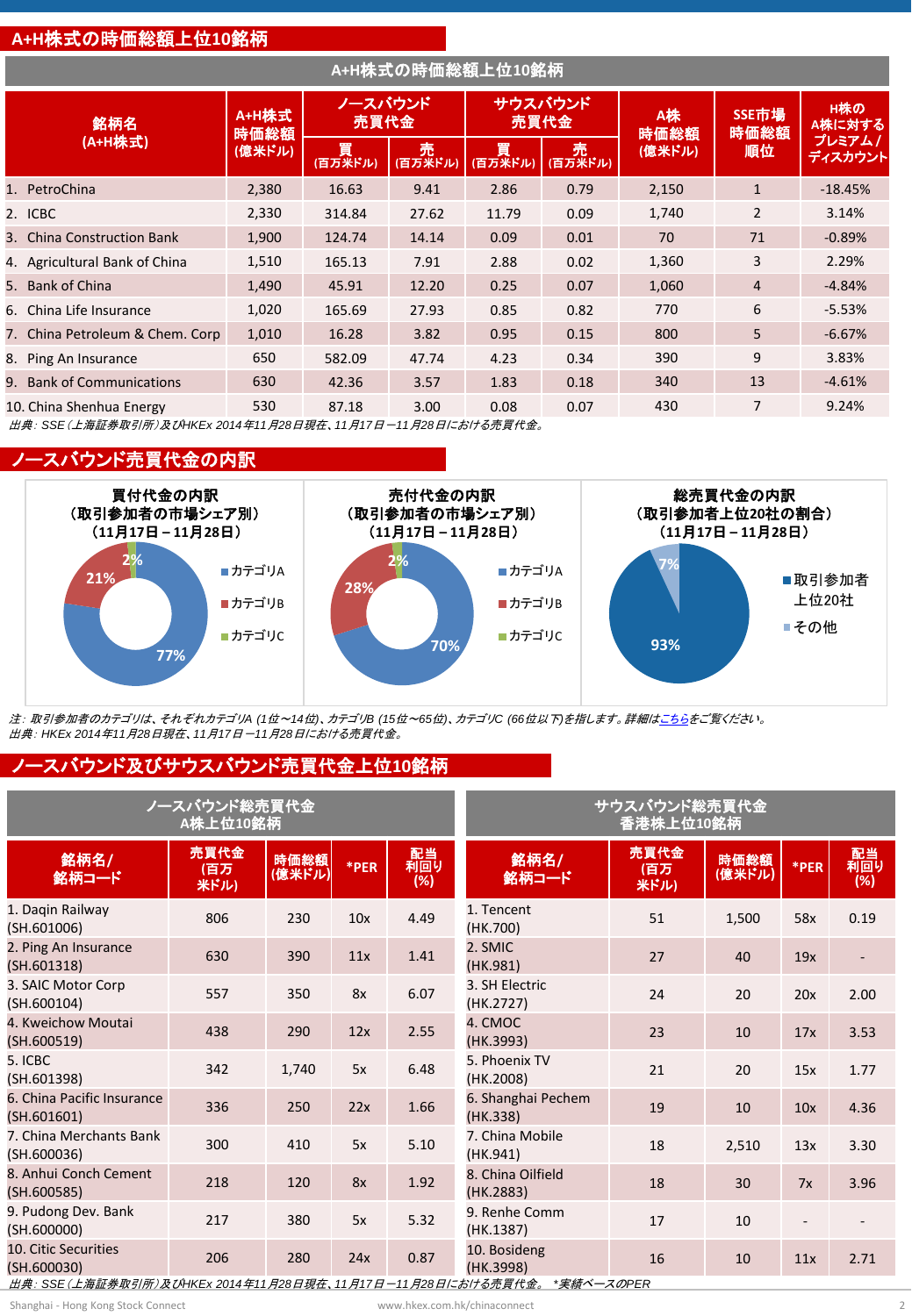

出典: *WFE*(国際取引所連合)及び*HKEx 2014*年*10*月*31*日現在。*HKEx*の*ADT*と回転率の数値には*ETF(*上場投資信託)商品は含みますが、ワラントは除外しています。

#### **2014**年**12**月・**2015**年**1**月の取引所営業日カレンダー



出典: *SSE*(上海証券取引所) [こちら](http://www.sse.com.cn/marketservices/hkexsc/home/holiday/)をご覧ください(中国語のみ)、*HKEx* [こちらを](http://www.hkex.com.hk/eng/market/sec_tradinfra/chinaconnect/Calendar.htm)ご覧ください。

#### **2014**年**12**月の重要な経済ニュース・データカレンダー

| 2014年12月      |                                                                             |                                          |               |                  |                                   |                                                                    |  |  |
|---------------|-----------------------------------------------------------------------------|------------------------------------------|---------------|------------------|-----------------------------------|--------------------------------------------------------------------|--|--|
| 2014年12月5日 •  |                                                                             | HK: 外貨準備高                                |               | $2014412$ 月12日 • |                                   | CN: 固定資産(農村部除く)(年初来、前年比)<br>CN: 鉱工業生産額(前年比)<br>CN: 鉱工業生産額(年初来、前年比) |  |  |
| 2014年12月8日    |                                                                             | CN: 輸出額(前年比)<br>CN: 輸入額(前年比)<br>CN: 留易収支 |               |                  |                                   | CN: 小売売上高(前年比)<br>CN: 小売売上高 (年初来、前年比)<br>HK: 鉱工業生産額(前年比)           |  |  |
| 2014年12月10日 • | CN: 生産者物価指数(前年比)<br>CN: 人民元融資総額<br>CN: 通貨供給量 M0/M1/M2(前年比)<br>CN: 人民元建て新規貸出 | CN: 消費者物価指数(総合)(前年比)                     |               | 2014年12月14日 •    |                                   | CN: 外国直接投資(前年比)                                                    |  |  |
|               |                                                                             |                                          |               | 2014年12月16日 •    |                                   | CN:香港上海銀行/市場速報 製造業PMI(購買<br>担当者景気指数)                               |  |  |
|               |                                                                             |                                          | 2014年12月18日 • | $\bullet$        | CN: 中国11月不動産価格<br>HK: 失業率(季節調整済み) |                                                                    |  |  |

注: *CN –* 中国、 *HK –* 香港

上海・香港株式市場相互乗り入れプログラムにつ いて より詳しく知りたい方はこちらをご覧ください。

ウェブサイト: [www.hkex.com.hk/chinaconnect](http://www.hkex.com.hk/chinaconnect) Eメール: [info@hkex.com.hk](mailto:info@hkex.com.hk) ニュースレター: <u>[創刊号](mailto:info@hkex.com.hk)</u>

#### 免責事項

本ニュースレターは参考情報としてのみ掲載しており、法務・税務上のアドバイスを意図したものではありません。投資家の皆様におかれましては、上海・ 香港株式市場相互乗り入れプログラムにおいて取引可能な証券を売買される際には十分にご注意いただきますよう、お願いいたします。香港証券取引所 及びその子会社は、本ニュースレターの使用又は依拠に起因する、いかなる損失や損害についても何らの責任を負うものでもありません。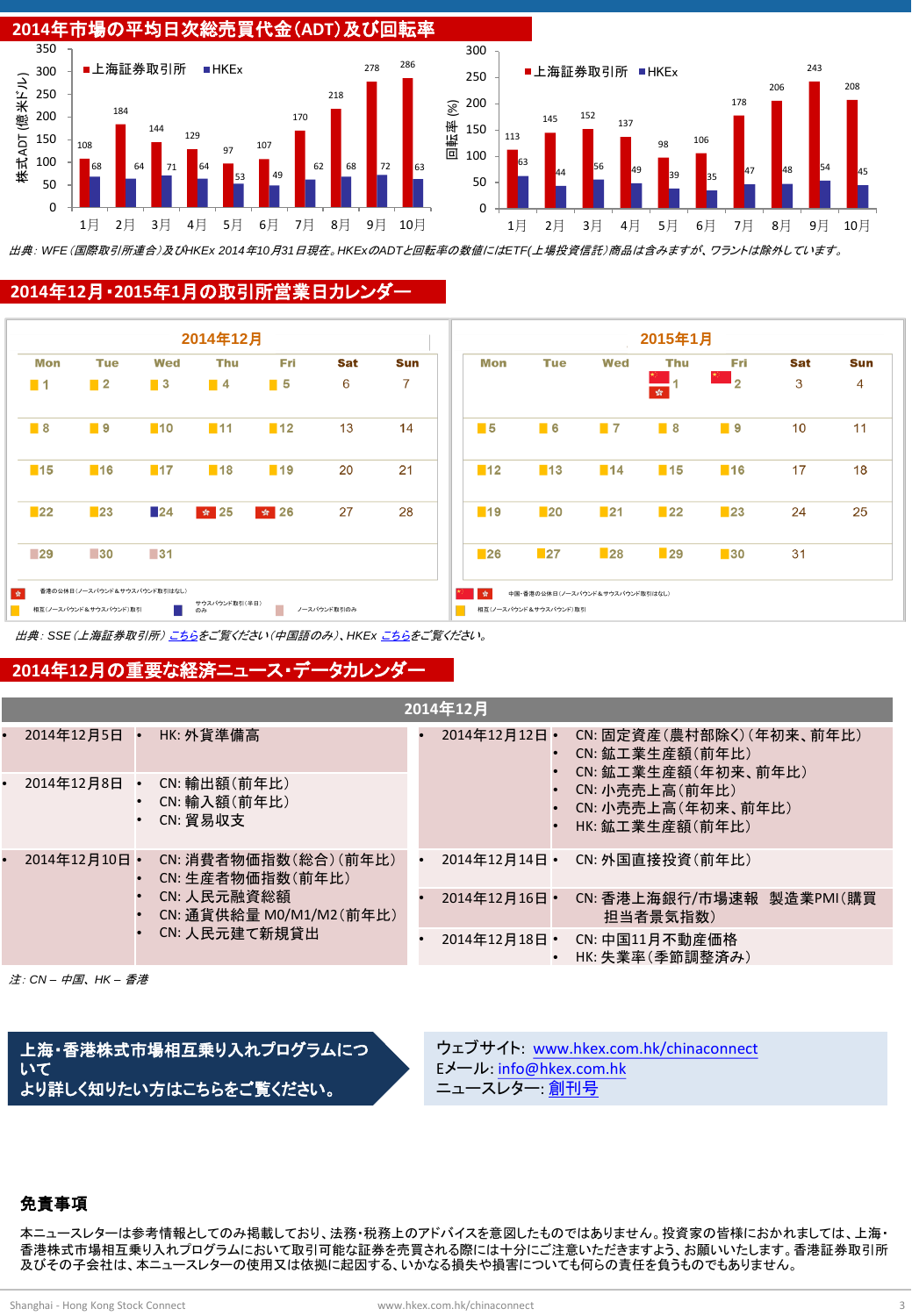## 別表-取引参加者

## チャイナ・コネクト取引参加者一覧

| <b>ABCI Securities Company Limited</b>                                           | GF Securities (Hong Kong) Brokerage Limited                                    | Noble Securities Company Limited                            |
|----------------------------------------------------------------------------------|--------------------------------------------------------------------------------|-------------------------------------------------------------|
| Bali Securities Co. Limited                                                      | Goldman Sachs (Asia) Securities Limited                                        | OCBC Wing Hang Shares Brokerage Co. Limited                 |
| <b>Barclays Capital Asia Limited</b>                                             | <b>Guangdong Securities Limited</b>                                            | Optiver Trading Hong Kong Limited                           |
| <b>BNP Paribas Securities (Asia) Limited</b>                                     | Guodu Securities (Hong Kong) Limited                                           | Orient Securities (Hong Kong) Limited                       |
| <b>BOCI Securities Limited</b>                                                   | Guosen Securities (HK) Brokerage Company,<br>Limited                           | Phillip Securities (Hong Kong) Limited                      |
| <b>BOCOM International Securities Limited</b>                                    | Guotai Junan Securities (Hong Kong) Limited                                    | Po Sang Futures Limited                                     |
| Bright Smart Securities International (H.K.)<br>Limited                          | Guoyuan Securities Brokerage (Hong Kong)<br>Limited                            | President Securities (Hong Kong) Limited                    |
| <b>CCB International Securities Limited</b>                                      | Haitong International Securities Company<br>Limited                            | Prudential Brokerage Limited                                |
| Changjiang Securities Brokerage (HK) Limited                                     | Hang Seng Securities Limited                                                   | Qilu International Securities Limited                       |
| <b>Chief Securities Limited</b>                                                  | Hani Securities (HK) Limited                                                   | Quam Securities Company Limited                             |
| China Everbright Securities (HK) Limited                                         | Hong Kong International Securities Limited                                     | <b>Realink Financial Trade Limited</b>                      |
| China Galaxy International Securities (Hong Kong)<br>Co., Limited                | HSBC Broking Securities (Hong Kong) Limited                                    | RHB OSK Securities Hong Kong Limited                        |
| China International Capital Corporation Hong<br>Kong Securities Limited          | HSBC Securities Brokers (Asia) Limited                                         | SG Securities (HK) Limited                                  |
| China Merchants Securities (HK) Co., Limited                                     | Huatai Financial Holdings (Hong Kong)<br>Limited                               | <b>Shacom Securities Limited</b>                            |
| China Securities (International) Brokerage<br><b>Company Limited</b>             | <b>I-Access Investors Limited</b>                                              | Shenyin Wanguo Securities (H.K.) Limited                    |
| Chong Hing Securities Limited                                                    | <b>ICBC International Securities Limited</b>                                   | Sino Grade Securities Limited                               |
| <b>Christfund Securities Limited</b>                                             | Industrial Securities (Hong Kong) Brokerage<br>Limited                         | SinoPac Securities (Asia) Limited                           |
| <b>CIMB Securities Limited</b>                                                   | <b>Instinet Pacific Limited</b>                                                | South China Securities Limited                              |
| CITIC Securities Brokerage (HK) Limited                                          | J.P. Morgan Broking (Hong Kong) Limited                                        | <b>Standard Chartered Securities (Hong Kong)</b><br>Limited |
| Citigroup Global Markets Asia Limited                                            | JTI Securities Limited                                                         | Sun Hung Kai Investment Services Limited                    |
| <b>CLSA Limited</b>                                                              | KGI Securities (Hong Kong) Limited                                             | Susquehanna Hong Kong Limited                               |
| <b>CMB International Securities Limited</b>                                      | Kim Eng Securities (Hong Kong) Limited                                         | Taifair Securities Limited                                  |
| <b>CNI Securities Group Limited</b>                                              | Kingston Securities Limited                                                    | Timber Hill Securities Hong Kong Limited                    |
| Credit Suisse Securities (Hong Kong) Limited                                     | Kuentai Securities (Kam Ngan) Company<br>Limited                               | Toyo Securities Asia Limited                                |
| <b>CSC Securities (HK) Limited</b>                                               | Luk Fook Securities (HK) Limited                                               | Tung Shing Securities (Brokers) Limited                     |
| Dah Sing Securities Limited                                                      | Macquarie Capital Securities Limited                                           | Tung Tai Securities Company Limited                         |
| DBS Vickers (Hong Kong) Limited                                                  | Malahon Securities Limited                                                     | <b>UBS Securities Hong Kong Limited</b>                     |
| Deutsche Securities Asia Limited                                                 | Masterlink Securities (Hong Kong)<br><b>Corporation Limited</b>                | UOB Kay Hian (Hong Kong) Limited                            |
| <b>Emperor Securities Limited</b>                                                | Mega Securities (Hong Kong) Company<br>Limited                                 | Victory Securities Company Limited                          |
| Essence International Securities (Hong Kong)<br>Limited                          | Merrill Lynch Far East Limited                                                 | Yuanta Securities (Hong Kong) Company Limited               |
| <b>Ever-Long Securities Company Limited</b>                                      | Morgan Stanley Hong Kong Securities Limited Yue Xiu Securities Company Limited |                                                             |
| First Shanghai Securities Limited                                                | Nanhua Securities (Hong Kong) Company<br>Limited                               | 合計:チャイナ・コネクト取引参加者97社                                        |
| <b>Fulbright Securities Limited</b><br>上記の一覧は公開されています。 <mark>こちら</mark> をご覧ください。 | National Resources Securities Limited                                          | (2014年11月14日現在)                                             |